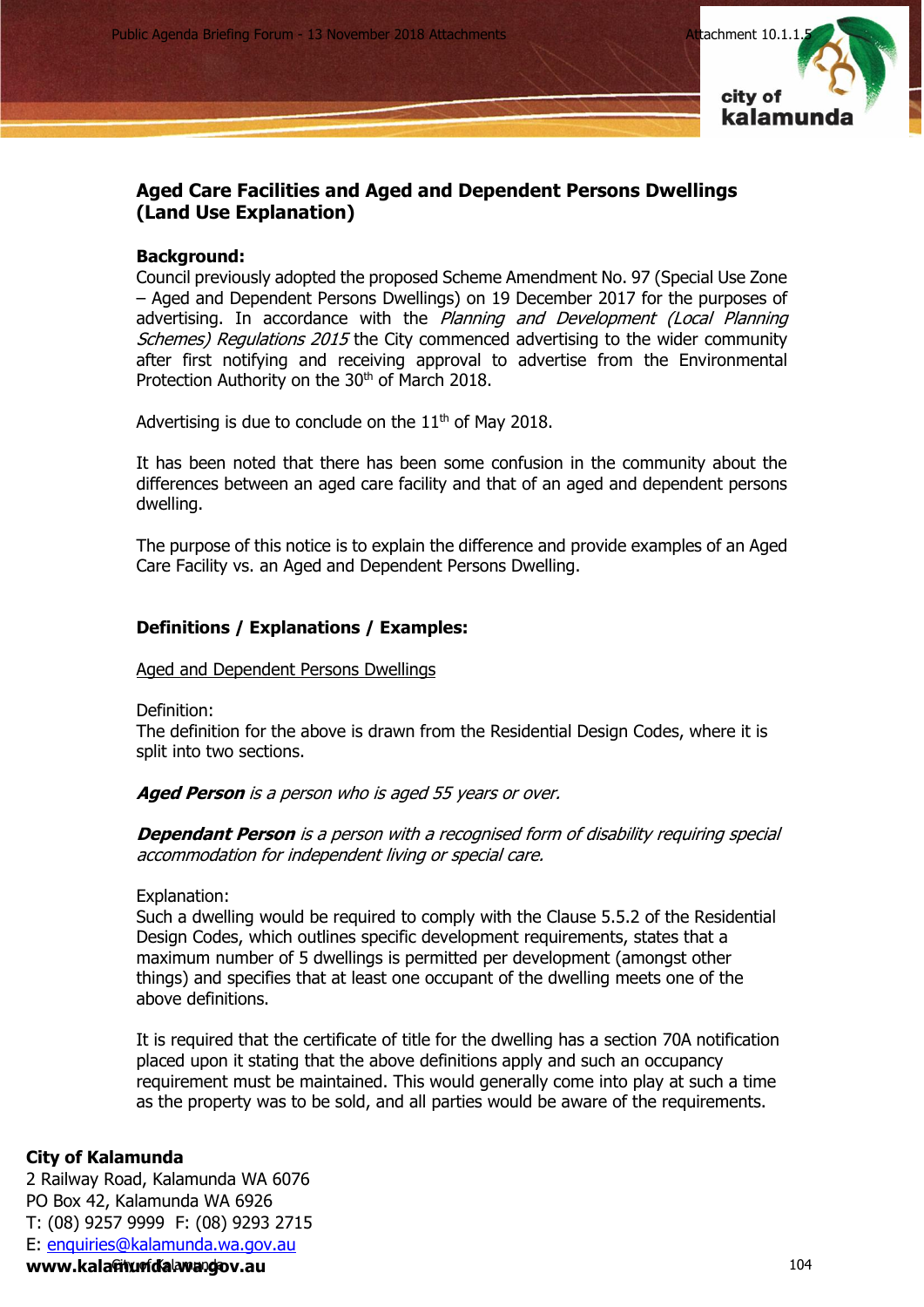

Persons in such a dwelling are likely to be generally independent and are most likely to be retirees who are looking to downsize whilst maintaining some autonomy within their lives.

Example:

Sanderson Road Aged and Dependent Persons Development (31, 33, 35 Rosemount Terrace and 31, 33 Sanderson Road)



Aged Care Facilities

Definition:

Aged residential care has the same meaning as defined within the Aged Care Act 1997, as follows:

## **Meaning of residential care**

(1) **Residential care** is personal care or nursing care, or both personal care and nursing care, that:

(a) is provided to a person in a residential facility in which the person is also provided with accommodation that includes:

> (i) appropriate staffing to meet the nursing and personal care needs of the person; and

- (ii) meals and cleaning services; and
- (iii) furnishings, furniture and equipment for the provision of that care and accommodation; and
- (b) meets any other requirements specified in the Subsidy Principles.

(2) However, residential care does not include any of the following:

- (a) care provided to a person in the person's private home;
- (b) care provided in a hospital or in a psychiatric facility;

(c) care provided in a facility that primarily provides care to people who are not frail and aged;

(d) care that is specified in the Subsidy Principles not to be residential care.

# **City of Kalamunda**

2 Railway Road, Kalamunda WA 6076 PO Box 42, Kalamunda WA 6926 T: (08) 9257 9999 F: (08) 9293 2715 E: [enquiries@kalamunda.wa.gov.au](mailto:enquiries@kalamunda.wa.gov.au)